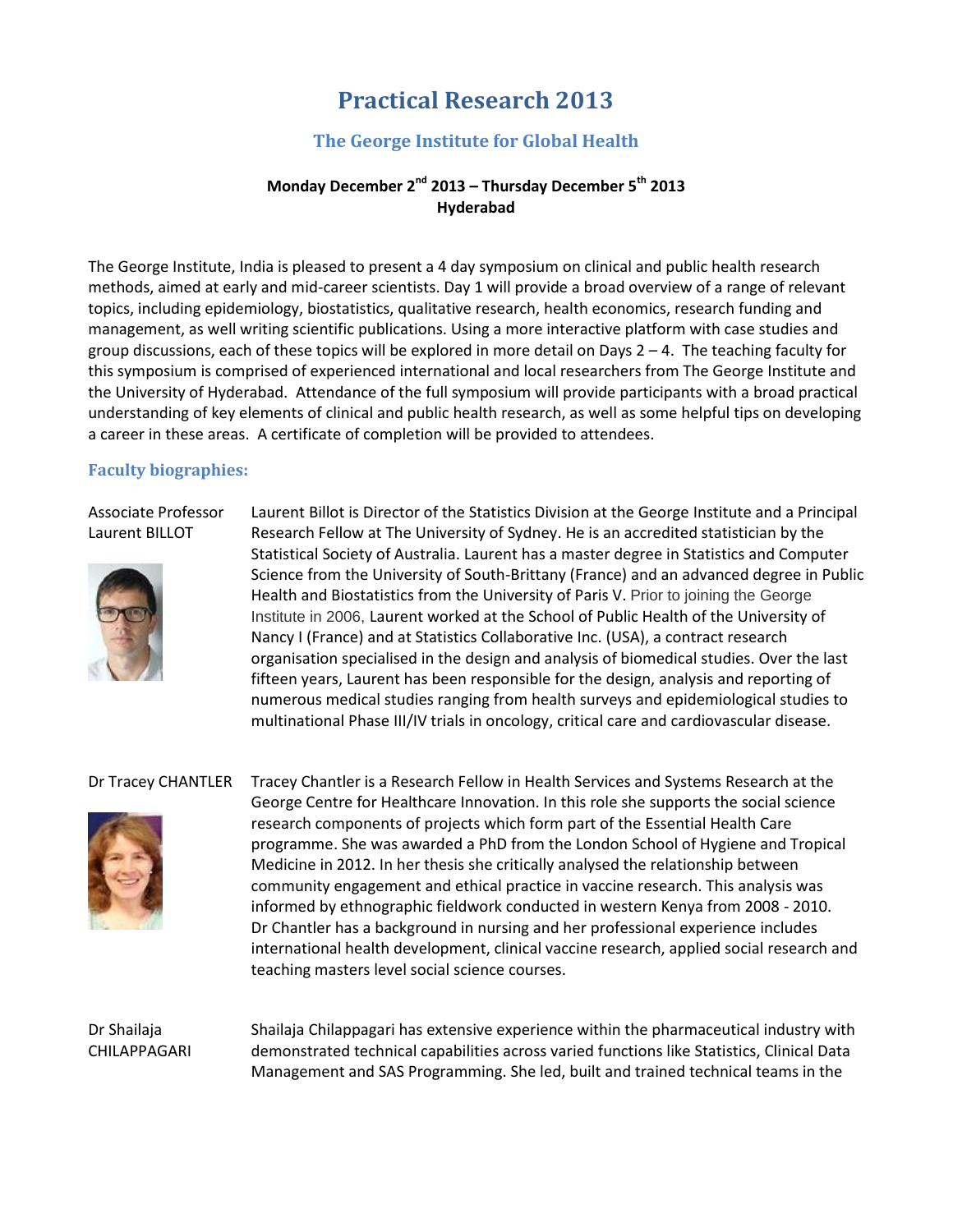

areas of clinical data management and statistical reporting. Her experience includes working in public health area with South Carolina Department of Health and Environment, in the area of pre clinical development and phase IV studies at Pizer, USA, in the area of clinical development at Dr Reddy's Laboratories and Novartis in India. She also has worked with several pharmaceutical companies and clinical research organizations as a consultant, trainer and a member of Data Safety Monitoring Board.



Mr Peter DOLNIK Peter Dolnik is the Director of Research Services at The George Institute, a member of the Institute's senior management and Senior Associate at The University of Oxford. For the last 15 years Peter has worked in the area of research strategy and management. In this role, he has worked with key global funders including the Wellcome Trust, UK Medical Research Council, the European Research Council, NIH or the Australian National Health and Medical Research Council. Key responsibilities associated with his role have included development and implementation of fundraising strategy from global research funders, global capacity development program, research policies and research performance metrics and indicators.

#### Professor Stephen JAN



Stephen Jan is a Senior Health Economist, Professor in the Sydney Medical School and an Associate at the Menzies Centre for Health Policy at the University of Sydney. Stephen's areas of research interest are economic evaluation alongside clinical and public health studies, Aboriginal and Torres Strait Islander health, health systems research, the analysis of the household economic impact of chronic illness, institutionalist economics and health policy. As an economist working mainly with public health researchers, he is involved in projects across numerous disease areas and in collaborations with partners within the Institute and outside. He is the lead Chief Investigator on an NHMRC Capacity Building Grant in Health Services Research which funds traineeships for a number of health economics researchers at the George Institute and the University Sydney.

#### Professor Vivekanand JHA



Professor Jha is the Executive Director, The George Institute for Global Health, India, and James Martin Fellow at The George Institute for Global health at the University of Oxford. Prior to joining The George Institute, he was Professor of Nephrology and Head, Department of Translational Regenerative Medicine and Officer-In-Charge, Medical Education and Research Cell at the Postgraduate Institute of Medical Education and Research in Chandigarh, India. Professor Jha serves on the international advisory boards of several organisations, including membership of the WHO Expert Advisory Panel on Human Cell, Tissue and Organ Transplantation, and the executive committee of the International Society of Nephrology. He is a councillor of the International Society of Nephrology, a member of the education committees for the International Transplantation Society and International Society of Peritoneal Dialysis. He is a physician with a specialisation in the area of kidney diseases and he focuses on emerging public health threats globally and in India. He is particularly interested in using multi-disciplinary approaches and innovation to address the major challenge posed to humanity by non-communicable diseases.

Dr Pallab MAULIK Dr Maulik is the Deputy Director and Head of Research and Development at the George Institute, India. He also is a Senior Research Associate at the George Institute, Oxford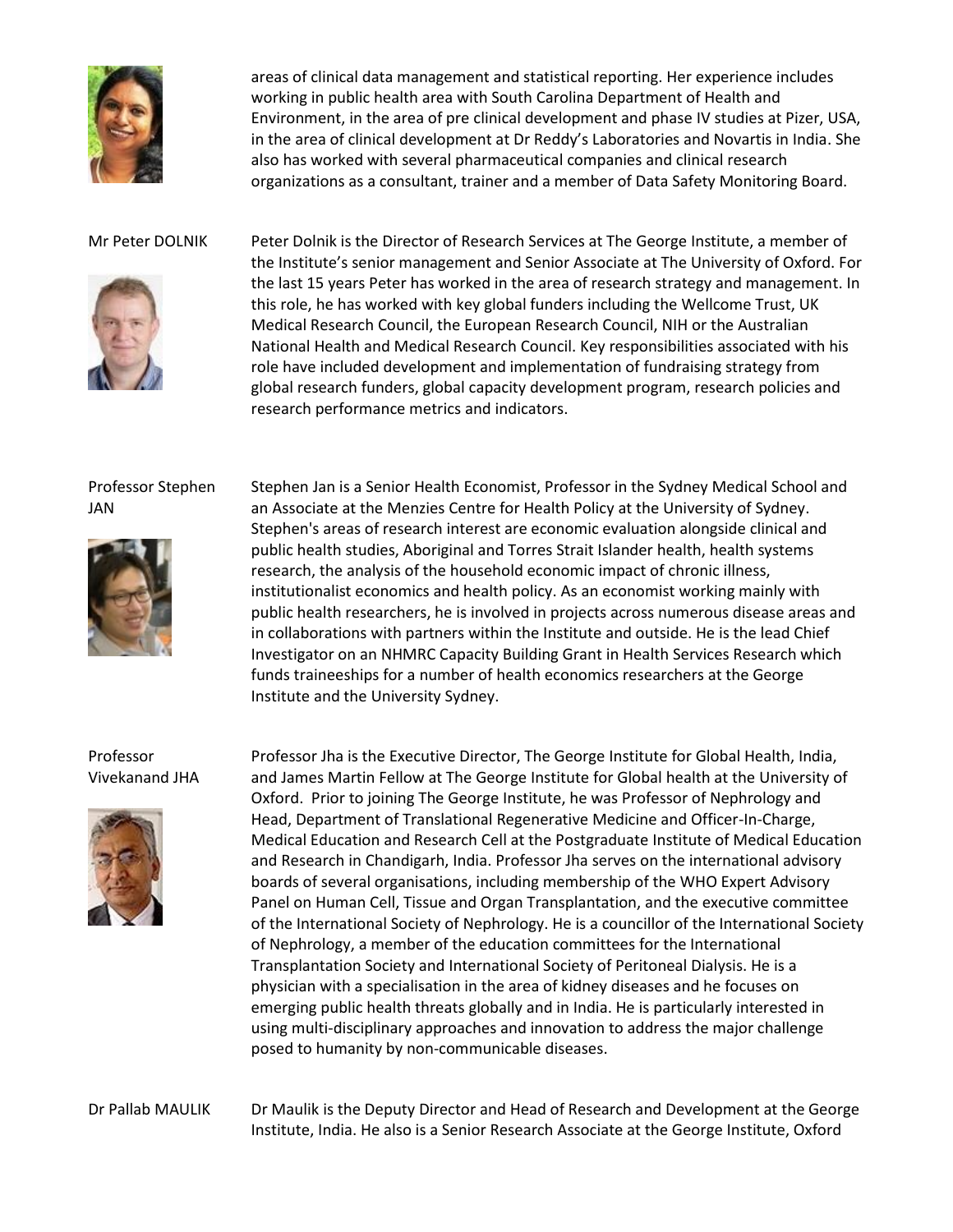

University. He brings a wealth of experience to the Institute, in particular expertise in mental health. He has worked with the World Health Organisation (WHO), Geneva on Project Atlas and other mental health programs, and clinically as a psychiatrist in India and Australia. After training as a psychiatrist at the All India Institute of Medical Sciences, New Delhi, Dr Maulik received training in public health at the London School of Hygiene and Tropical Medicine, as well as Johns Hopkins School of Public Health where he completed his Masters and Doctoral training. His particular research interests include social determinants of health, especially mental health services, mental disorders, international mental health, and intellectual disability.

#### Ms Helen MONAGHAN



Helen has worked at The George Institute since 2000 and has a number of roles within the organisation. In her role as Manager, Academic Projects and Services, Helen works on the global process for negotiated academic project risk management. As Program Manager for the Health Services Research Group, Helen supports the Program Head on the SMART Health program at the Institute. SMART Health draws on innovative e and m-health technologies to improve access to high quality primary health care in both high and low/middle income country settings. Helen is also the Senior Project Manager on a number of academic studies – ACTIVE Dialysis, ACTION and ADVANCE-ON.

#### Professor Anushka PATEL



Dr Patel is the Chief Scientist, The George Institute for Global Health, Professor of Medicine at The University of Sydney and a cardiologist at Royal Prince Alfred Hospital in Sydney, Australia. She undertook her medical training at the University of Queensland, with subsequent postgraduate research degrees from Harvard University and the University of Sydney. Her personal research interests focus on developing innovative solutions for delivering affordable and effective cardiovascular care in the community and in acute care hospital settings. She currently leads research projects relating to these interests in Australia, China and India. She is supported by a Senior Research Fellowship from the Australian National Health and Medical Research Council.



Dr D. PRAVEEN Dr Praveen is a Senior Research Fellow in The George Institute India and is undergoing his doctoral training from University of Sydney. He is a public health researcher with a background in medicine and post-graduation in community medicine. He has a keen interest in systems based innovations to address inequities related to chronic diseases. His research experience includes planning and leading large scale public health research projects and surveys in India. His current focus is in understanding the burden of diseases and to develop support mechanisms to reduce the burden of chronic diseases in rural and semi urban population in India. He has been awarded the competitive Australian Leadership Awards Scholarship in 2012 to pursue his PhD.

#### Associate Professor Usha RAMAN



Dr Raman obtained her Masters in Journalism and Ph.D in Mass Communication from University of Georgia, USA. Her teaching interests include news reporting and feature writing, specialized writing (science, technology, environment and health), science/health communication, editing and layout. Her research has been in the fields of cultural studies of science, science and health communication, clinician-patient communication, children's media, and the social impact of new media. She is also the Editor of Teacher Plus, a monthly magazine for schoolteachers in India, and a columnist for The Hindu's Education Plus.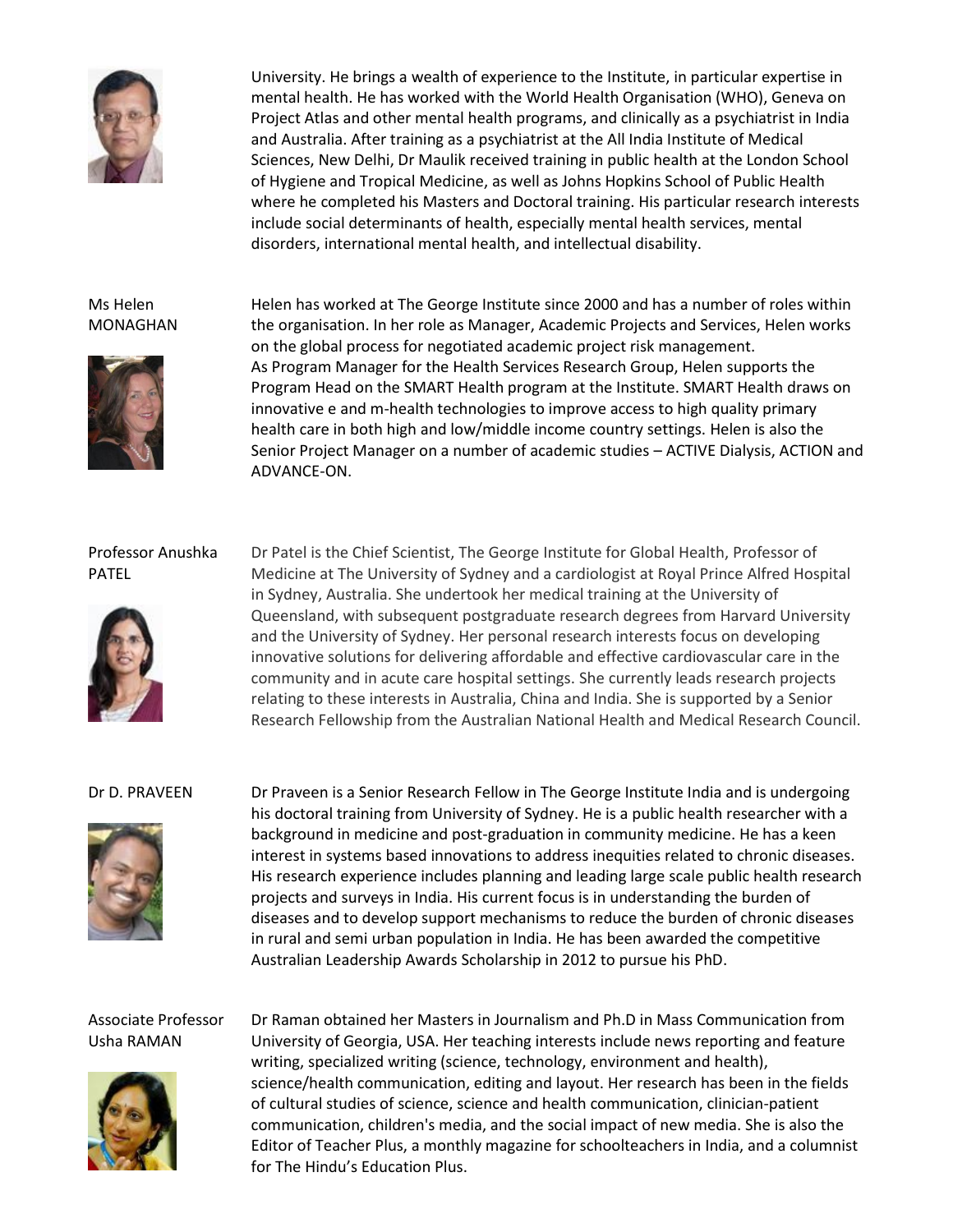Associate Professor Fiona TURNBULL



Dr Turnbull is the Head of Strategic Initiatives within the Office of the Chief Scientist at The George Institute, and an Associate Professor of Medicine at The University of Sydney. She completed her undergraduate medical training at the University of Otago and her training in public health medicine (leading to Fellowship of the Australasian Faculty of Public Health Medicine) in New Zealand. She has an MPH and a PhD in Medicine from the University of Sydney. Fiona currently holds a National Heart Foundation of Australia Post-Doctoral Fellowship.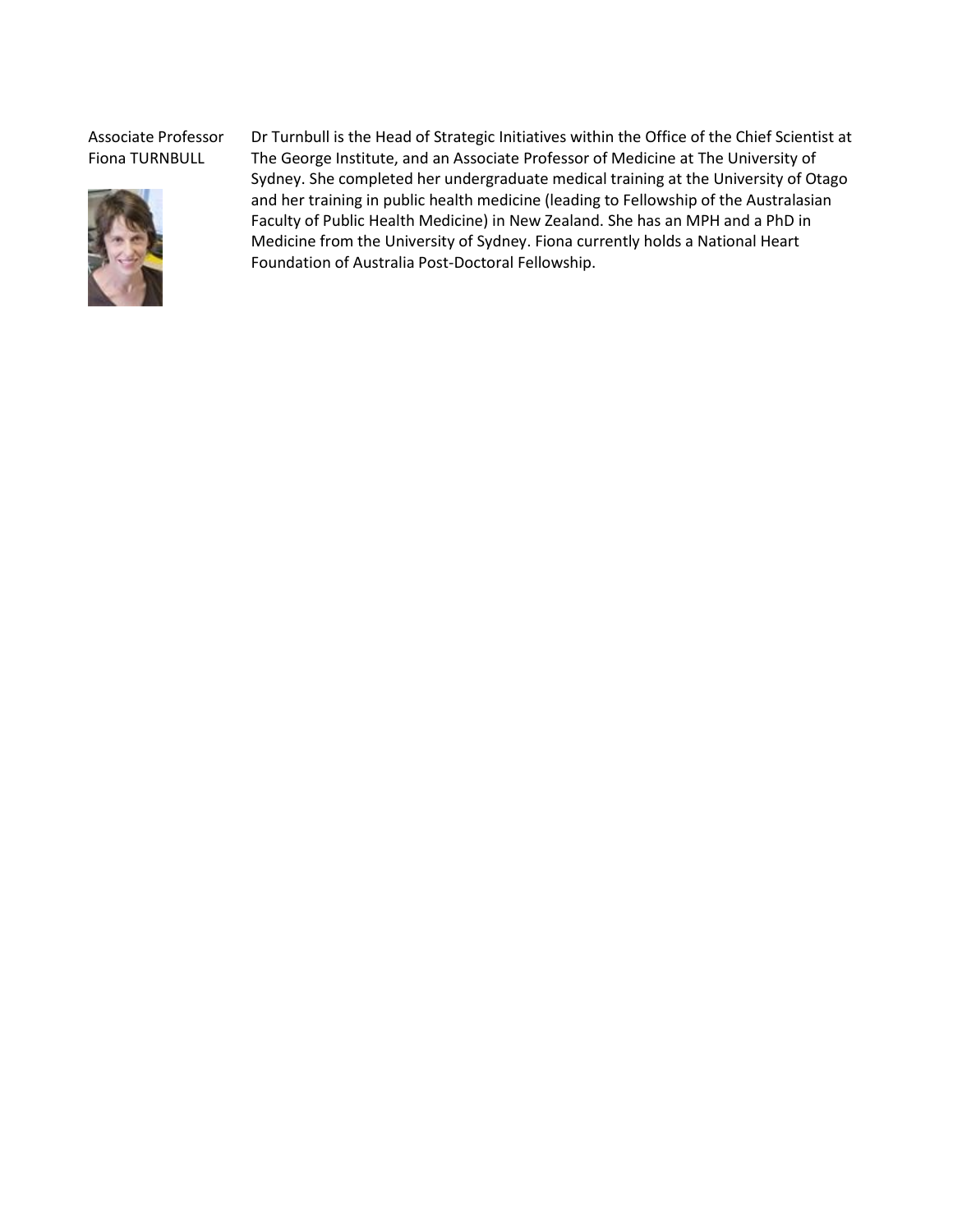# **Session 1: Topic overviews – Dec 2nd 2013**

## **Monday, December 2nd**

| <b>Time</b>           | <b>Topic</b>                                                        | <b>Presenter</b>                                      |
|-----------------------|---------------------------------------------------------------------|-------------------------------------------------------|
| $8.45$ am - 9.15am    | Welcome & Introduction                                              | Professor Vivek Jha                                   |
| $9.15$ am - 10.15am   | Study design in clinical and epidemiologic<br>research              | Professor Anushka Patel<br>A/Professor Fiona Turnbull |
| $10.15$ am - 11.15am  | <b>Biostatistics</b>                                                | A/Professor Laurent Billot                            |
| $11.15$ am - 11.45am  | <b>Morning Tea</b>                                                  |                                                       |
| $11.45$ am - 12.45pm  | Why qualitative research?<br>(Orientation, purpose and application) | Dr Tracey Chantler                                    |
| $12.45$ pm – 1.45pm   | Health economic evaluation: Why health<br>economics?                | Professor Stephen Jan                                 |
| $1.45$ pm – $2.15$ pm | Lunch                                                               |                                                       |
| $2.15$ pm – 3.15pm    | Getting research funding                                            | A/Professor Fiona Turnbull<br>Mr Peter Dolnik         |
| $3.15$ pm $- 4.15$ pm | Research and project management                                     | Ms Helen Monagahan<br>Mr Peter Dolnik                 |
| $4.15$ pm $- 4.30$ pm | Afternoon Tea                                                       |                                                       |
| $4.30pm - 5.30pm$     | Essentials of writing scientific publications                       | Professor Anushka Patel                               |
| 5.30pm                | Close                                                               | Dr Pallab Maulik                                      |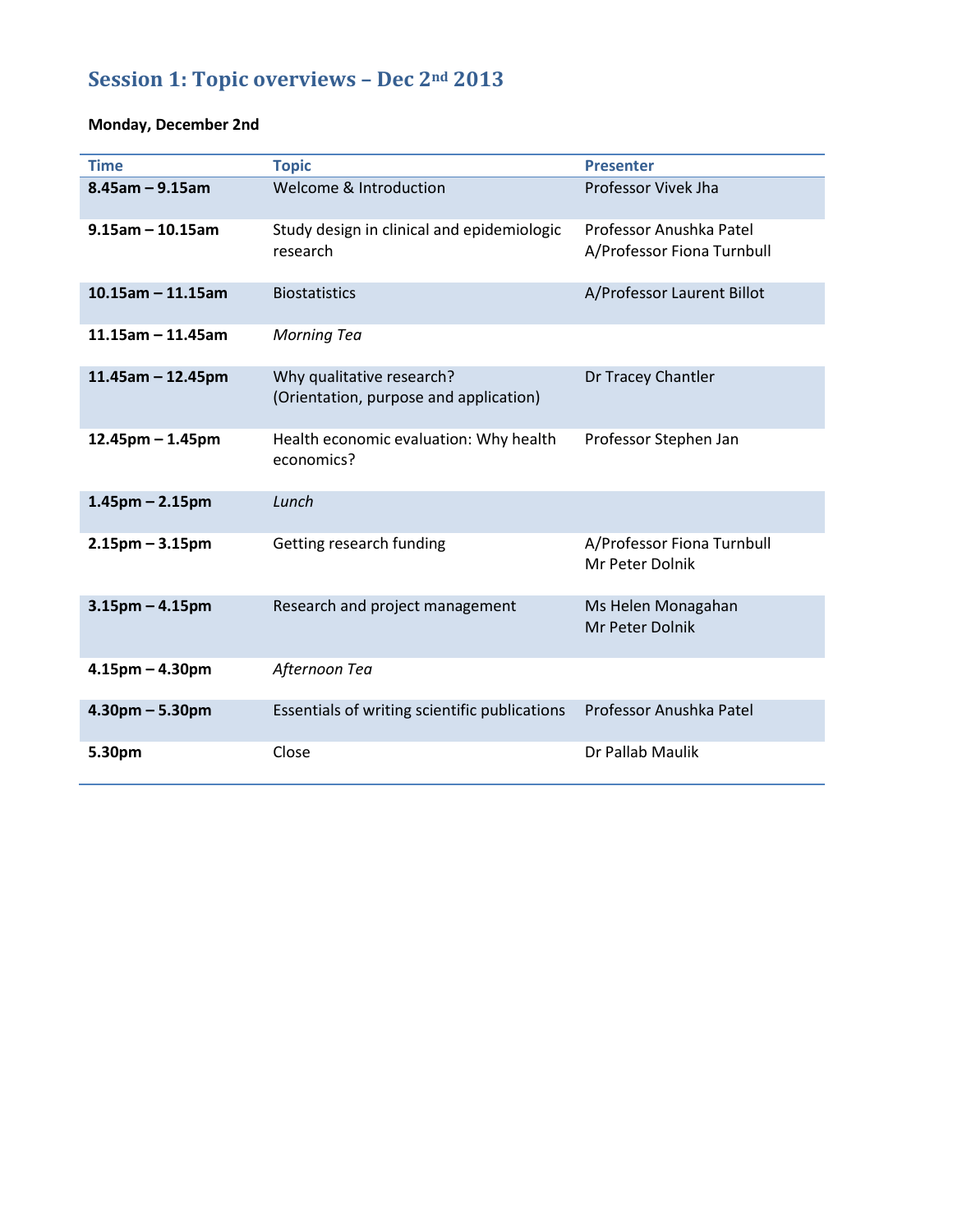## **Session 2: Epidemiology & Biostatistics – Dec 3rd, 2013**

### **Tuesday, December 3rd**

| <b>Time</b>          | <b>Topic</b>                                                                             | Presenter                                                |
|----------------------|------------------------------------------------------------------------------------------|----------------------------------------------------------|
| $8.45$ am - 9.15am   | Welcome & Introduction                                                                   | Professor Anushka Patel                                  |
| $9.15$ am - 10.45am  | How to write rationale/background and<br>objectives with sound and reliable<br>evidence? | A/Professor Fiona Turnbull<br>Dr Pallab Maulik           |
| $10.45$ am - 11.00am | <b>Morning Tea</b>                                                                       |                                                          |
| $11.00am - 12.30pm$  | Choosing the right study design                                                          | Professor Anushka Patel<br>Dr Pallab Maulik              |
| $12.30pm - 1.45pm$   | Observational studies – principles of<br>design, analysis and reporting                  | A/Professor Fiona Turnbull<br>A/Professor Laurent Billot |
| $1.45$ pm – 2.30pm   | Lunch                                                                                    |                                                          |
| $2.30pm - 4.00pm$    | Randomised trials – principles of design,<br>analysis and reporting                      | A/Professor Laurent Billot<br>Dr Shailaja Chilappagari   |
| $4.00pm - 5.30pm$    | Choosing study outcomes and calculating<br>sample size                                   | Professor Anushka Patel<br>A/Professor Laurent Billot    |

## **Session 3: Managing Research & Research Careers – Dec 4th, 2013**

### **Wednesday, December 4th**

| <b>Time</b>          | <b>Topic</b>                                                                                  | Presenter                         |
|----------------------|-----------------------------------------------------------------------------------------------|-----------------------------------|
| $8.30$ am - 9.30am   | Case Record Form design and data<br>management                                                | Ms Helen Monaghan                 |
| $9.30$ am - 11.00am  | How to manage clinical / public health<br>research projects? Quality, timelines and<br>budget | Ms Helen Monaghan<br>Dr D Praveen |
| $11.00$ am - 11.15am | <b>Morning Tea</b>                                                                            |                                   |
| $11.15$ am – 12.15pm | Building a research career                                                                    | Mr Peter Dolnik                   |
| $12.15pm - 1.00pm$   | Lunch                                                                                         |                                   |